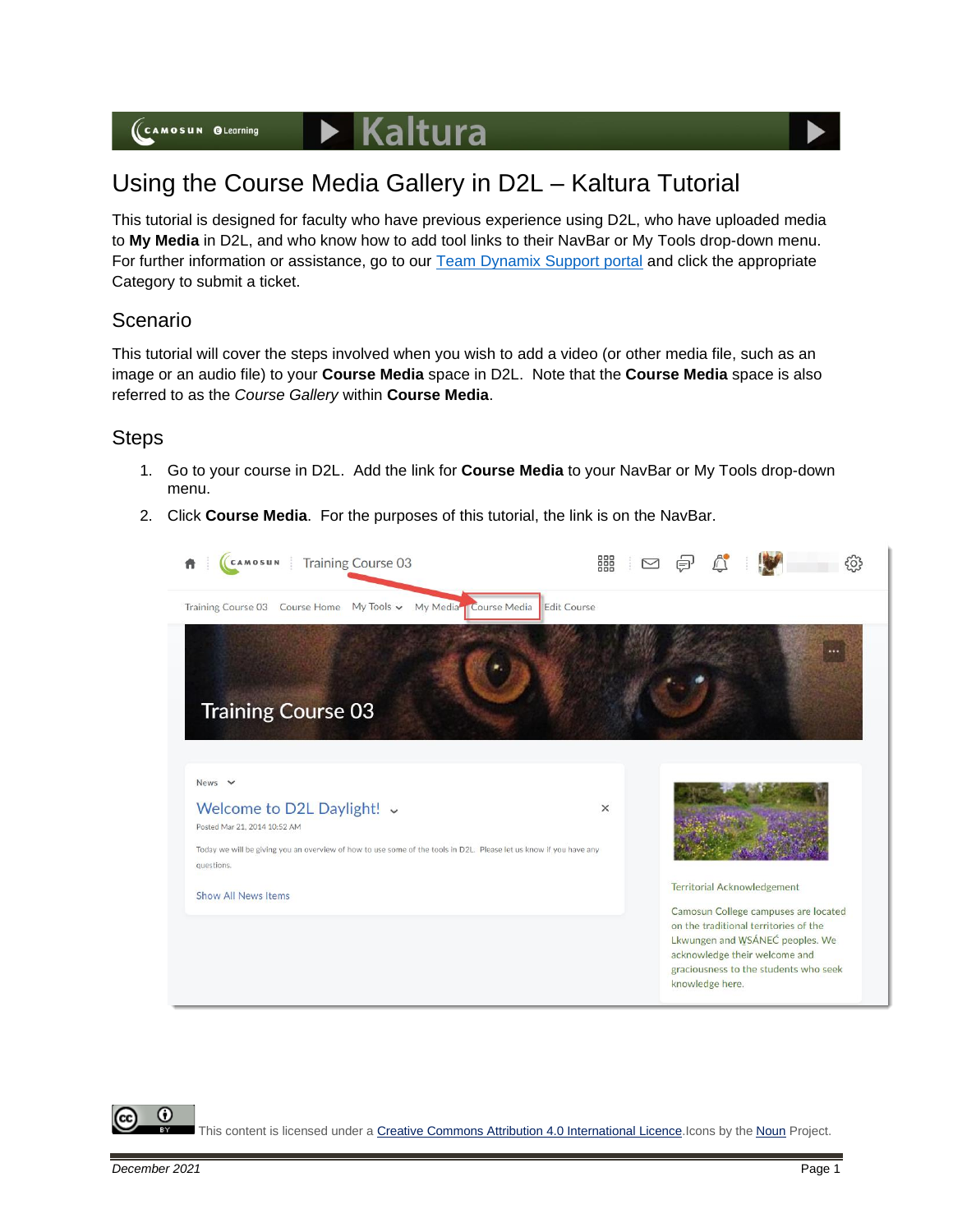3. To add a video to your **Course Media** gallery (called Media Gallery below), click **Add Media**. If you already have playlists in your Course Media gallery, you will need to click the **Media** tab first.

| + Add Media |
|-------------|
| Add Media   |
|             |

4. Select the media piece you want to add, and click **Publish**. You can select, one, multiple or all media pieces.



5. To add options to the whole **Course Media** gallery area, click the **Channel Actions** menu at the top right above the **Add Media** button, and select **Edit**.



⋒

This content is licensed under [a Creative Commons Attribution 4.0 International Licence.I](https://creativecommons.org/licenses/by/4.0/)cons by the [Noun](https://creativecommons.org/website-icons/) Project.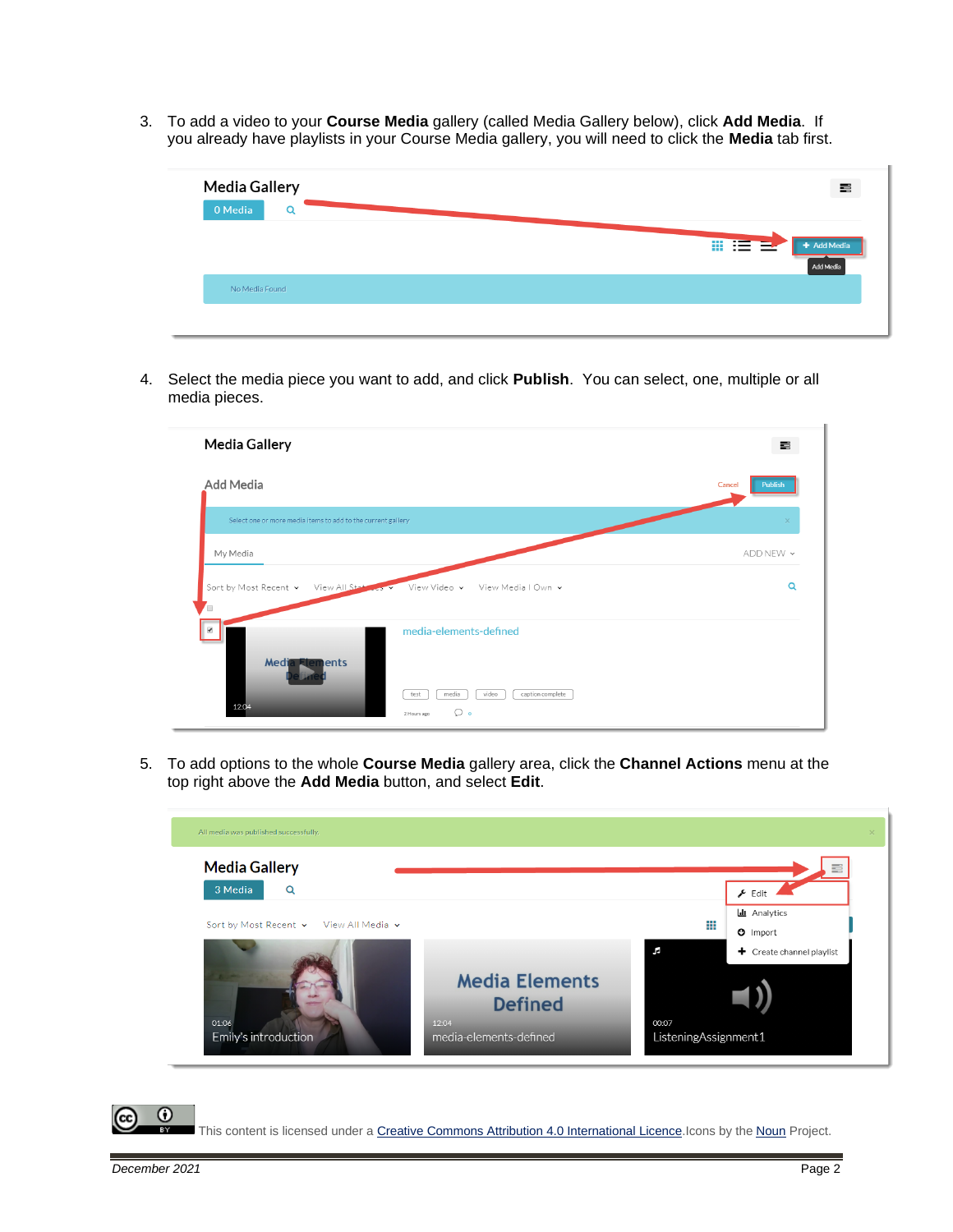6. Add a **Description** and **Tags** for your Course Media gallery, and select your **Options**.

**Moderate content** prevents others (for example, students) from adding media to the Course Media Gallery without your approval.

**Enable comments in Media Gallery** allows students to add comments to media within the Media Gallery. This is useful if you are using the Media Gallery for student presentations and want other students to comment on presentation videos.

**Keep comments private to Media Gallery** means that comments on a video will not appear anywhere else that video appears.

You can also create Playlists of your Kaltura media in the **Course Media** space. Playlists are covered in the tutorial *Creating Playlists in the Course Media Gallery*.

Click **Save** when you have finished editing your **Course Media** details.

| <b>Edit Media Gallery</b>   |                                                                                                                                         |  |  |  |
|-----------------------------|-----------------------------------------------------------------------------------------------------------------------------------------|--|--|--|
| <b>Details</b><br>Playlists |                                                                                                                                         |  |  |  |
| Description:                | 蛋<br>ዔ<br><b>Italic</b><br>Underline<br>i.<br>挂<br>łЕ.<br>Ł<br>Black v<br><b>Bold</b>                                                   |  |  |  |
|                             | Enter Description                                                                                                                       |  |  |  |
|                             |                                                                                                                                         |  |  |  |
| Tags:                       |                                                                                                                                         |  |  |  |
| Options:                    | √ Moderate content (media will not appear in media gallery until approved by the gallery manager)<br>√ Enable comments in Media Gallery |  |  |  |
|                             | V Keep comments private to Media Gallery.<br>√ Display embedded media in this Media Gallery                                             |  |  |  |
|                             |                                                                                                                                         |  |  |  |
|                             | <b>Back to Media Gallery</b><br>Save                                                                                                    |  |  |  |

⋒ This content is licensed under [a Creative Commons Attribution 4.0 International Licence.I](https://creativecommons.org/licenses/by/4.0/)cons by the [Noun](https://creativecommons.org/website-icons/) Project.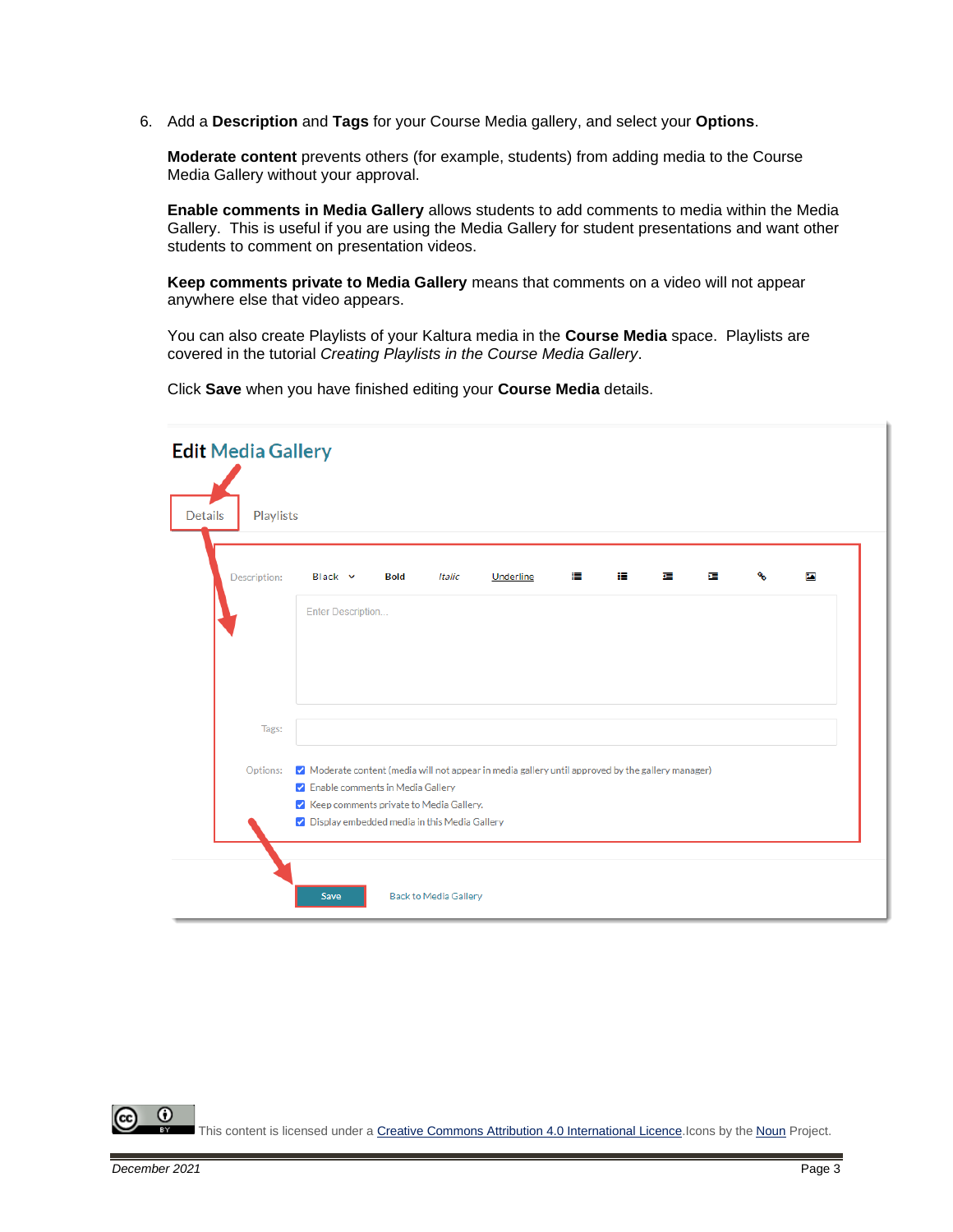7. Manage your view of the **Course Media** space by using the **Sort** or **View** (All, Video, Quiz, Audio, Image) options.

| <b>Media Gallery</b><br>8 Media<br>$\Omega$                                                                                                                                                    |                                                                                                                                                                                                                | 喜                                                                                                                                                                                                                                                                                                                                                                                                             |
|------------------------------------------------------------------------------------------------------------------------------------------------------------------------------------------------|----------------------------------------------------------------------------------------------------------------------------------------------------------------------------------------------------------------|---------------------------------------------------------------------------------------------------------------------------------------------------------------------------------------------------------------------------------------------------------------------------------------------------------------------------------------------------------------------------------------------------------------|
| View All Media v<br>Sort.<br>Most Recent v<br>"Audio Embed 9<br>✔ Most Recent<br>Alphabetically - A to Z<br>nment 1<br>Alphabetically - Z to A<br>B<br>U<br>Comments<br>AddAudioFileToContent3 | ped Sample"<br>Browse for a Template<br>$U - \overline{+} = \overline{+}$ $\overline{=} -$ Font F $\overline{+}$ Size<br>the audio file by clicking on the Play button below. Make s<br>AddAudioFileToContent2 | + Add Media<br>Add a description<br>$\mathbf{I}$<br>$\overline{a}$ 300 kmarks<br>Add Existing Activities *   40 Bulk Edit<br>New *<br>Upcoming Events<br>Create a File<br>E Table of Contents<br>17<br>$\mathbf{3}$<br>D2L v10.3<br>Add from Manage Files<br><b>Resources</b><br><b>El New Checklist</b><br>Sample Food Micro<br><b>B</b> New Discussion<br>Content<br>A New Dropbox<br>AddAudioFileToContent |
| r.                                                                                                                                                                                             | F                                                                                                                                                                                                              | <b>Media Elements</b><br><b>Defined</b>                                                                                                                                                                                                                                                                                                                                                                       |

You can also use the three icons to the left of the **Add Media** button to arrange media by:

• **Grid View**

| <b>Media Gallery</b><br>8 Media<br>Q                                                                                                                                  |                                                                                                                                                                                                                                                                                                                                                                                                                                                                                    | 로                                                                                                                                                                                                                                                                                                                                                                                                                                |
|-----------------------------------------------------------------------------------------------------------------------------------------------------------------------|------------------------------------------------------------------------------------------------------------------------------------------------------------------------------------------------------------------------------------------------------------------------------------------------------------------------------------------------------------------------------------------------------------------------------------------------------------------------------------|----------------------------------------------------------------------------------------------------------------------------------------------------------------------------------------------------------------------------------------------------------------------------------------------------------------------------------------------------------------------------------------------------------------------------------|
| Sort by Most Recent v<br>View All Media v<br>Create a File in "Audio Embed !<br>Listening Assignment 1<br>B.<br>$U$ $\tau$<br>Paragr<br><b>AddAudioFileToContent3</b> | ped Sample"<br><b>Browse for a Template</b><br>$\frac{1}{2}$ $\frac{1}{2}$ $\frac{1}{2}$ $\frac{1}{2}$ $\frac{1}{2}$ $\frac{1}{2}$ $\frac{1}{2}$ $\frac{1}{2}$ $\frac{1}{2}$ $\frac{1}{2}$ $\frac{1}{2}$ $\frac{1}{2}$ $\frac{1}{2}$ $\frac{1}{2}$ $\frac{1}{2}$ $\frac{1}{2}$ $\frac{1}{2}$ $\frac{1}{2}$ $\frac{1}{2}$ $\frac{1}{2}$ $\frac{1}{2}$ $\frac{1}{2}$<br>U<br>$\cdot$<br>Size<br>the audio file by clicking on the Play button below. Make:<br>AddAudioFileToContent2 | ₩<br>+ Add Media<br>dd a description<br><b>Grid view</b><br><b>Bookmark</b><br>Add Existing Activities . 49 Bulk Edit<br>$u =$<br>as Upcoming Crunt<br>Create a File<br><b>IE</b> Table of Contents<br>17<br>D2L v10.3<br><b>Pth Add from Manage Files</b><br><b>Resources</b><br><b>New Checklist</b><br>Sample Food Micro<br><b>CP</b> New Discussion<br>Content<br>New Dropbox<br>AddAudioFileToContent<br><b>Thew Survey</b> |
| F<br>00:07<br>ListeningAssignment1                                                                                                                                    | F<br>00:07<br>testaudio                                                                                                                                                                                                                                                                                                                                                                                                                                                            | <b>Media Elements</b><br><b>Defined</b><br>12.04<br>media-elements-defined                                                                                                                                                                                                                                                                                                                                                       |

 $\overline{0}$ (cc

This content is licensed under [a Creative Commons Attribution 4.0 International Licence.I](https://creativecommons.org/licenses/by/4.0/)cons by the [Noun](https://creativecommons.org/website-icons/) Project.